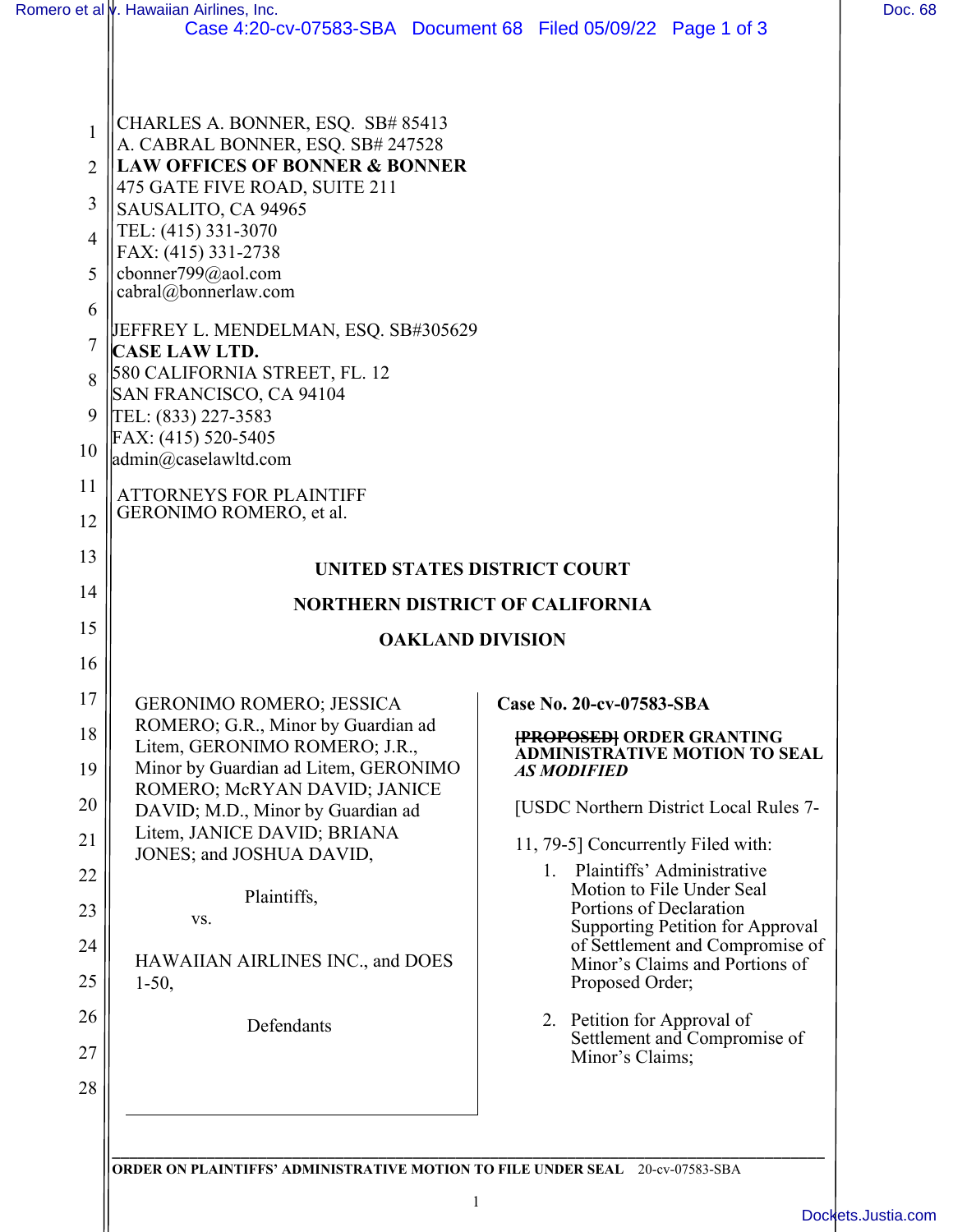1

2

3

4

- 3. Sealable Declaration of Attorney A. Cabral Bonner in Support of Petition for Approval of Settlement and Compromise of Minor's Claims;
- 4. Sealable [Proposed] Order Approving Settlement and Compromise of Minor's Claims

\_\_\_\_\_\_\_\_\_\_\_\_\_\_\_\_\_\_\_\_\_\_\_\_\_\_\_\_\_\_\_\_\_\_\_\_\_\_\_\_\_\_\_\_\_\_\_\_\_\_\_\_\_\_\_\_\_\_\_\_\_\_\_\_\_\_\_\_\_\_\_\_\_\_\_\_\_\_\_\_\_\_\_ **ORDER ON PLAINTIFFS' ADMINISTRATIVE MOTION TO FILE UNDER SEAL** 20-cv-07583-SBA 5 6 7 8 9 10 11 12 13 14 15 16 17 18 19 20 21 22 23 24 25 26 27 28 Plaintiffs' Administrative Motion to Seal under Civil Local Rules 7-11 and 79-5 came before this Court, the Honorable Saundra B. Armstrong, Presiding. The Motion is unopposed. The Court, having considered the papers filed in support of the Motion, now makes the following order: GOOD CAUSE APPEARING, the Court orders that the minor's name and following settlement amount information be redacted from the below-referenced documents filed concurrently with the Petition for Approval of Settlement and Compromise of Minor's Claims. In Plaintiff Janice David's Petition for an Order Approving the Compromise of Minor M.D.'s Claims (the "Petition"): 1) The dollar amount appearing on line 6, page 2. 2) The dollar amounts appearing in Paragraph 8, pages 3-4. 3) The dollar amount appearing in Paragraph 11, page 4. 4) The dollar amounts appearing in Paragraph 12, page 4. 5) The dollar amounts appearing in Paragraph 17, page 4-5. In the Declaration of A. Cabral Bonner in support of Plaintiff Janice David's Petition for Approval of Compromise of Minor M. D.'s Claims: 1) The dollar amounts appearing in Paragraph 4, pages 2. In the [Proposed] Order Granting Plaintiff Janice David's Petition for Approval of Compromise of Minor M. D.'s Claims: 1) The dollar amounts appearing in Paragraph 2, page 2. 2) The dollar amount appearing in Paragraph 3, page 2. 3) The dollar amount appearing in Paragraph 4, page 2.